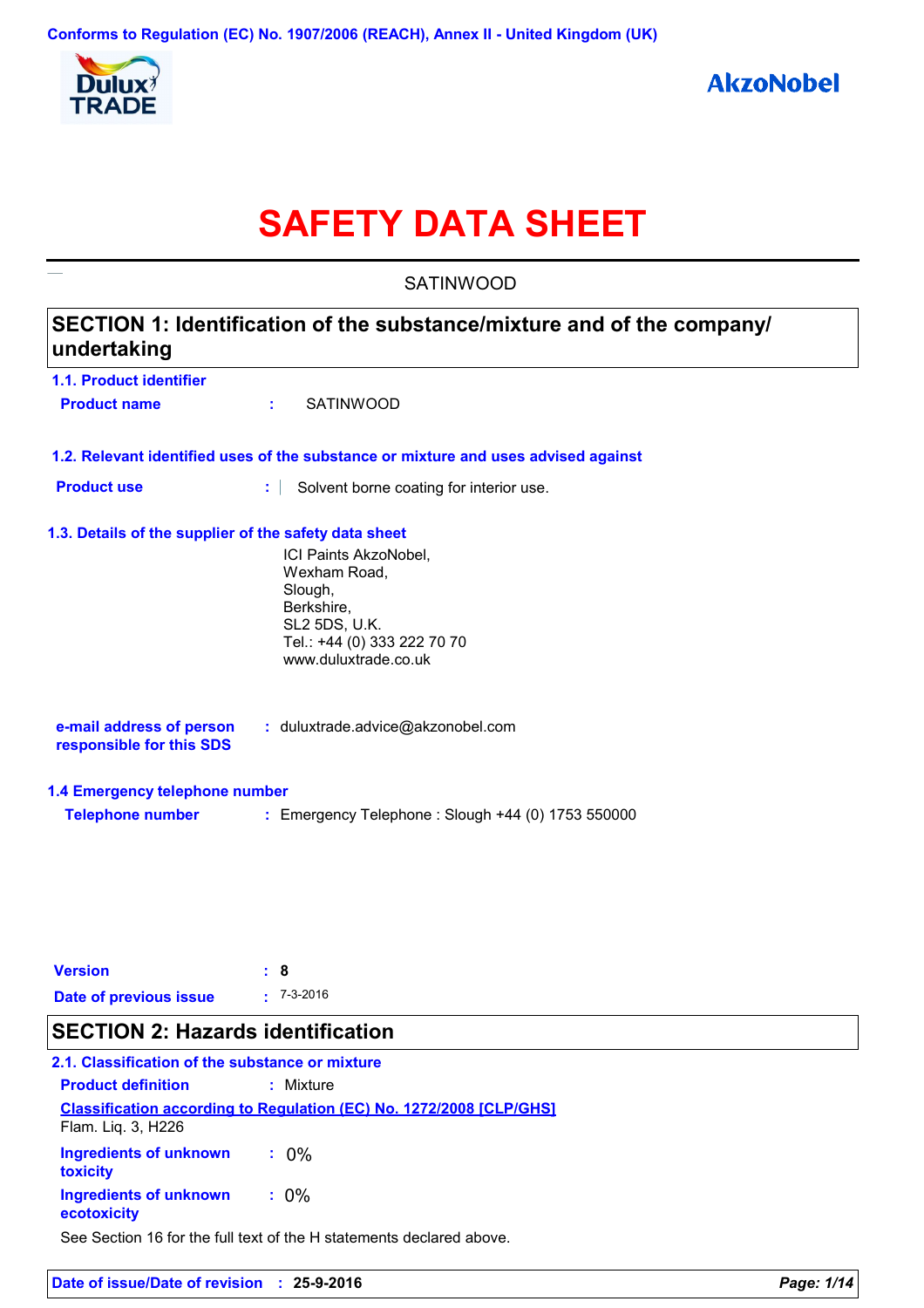# **SECTION 2: Hazards identification**

See Section 11 for more detailed information on health effects and symptoms.

#### **2.2. Label elements**

**Hazard pictograms :**



| <b>Signal word</b>                                                                                                                                              | : Warning                                                                                                                                                                                                |
|-----------------------------------------------------------------------------------------------------------------------------------------------------------------|----------------------------------------------------------------------------------------------------------------------------------------------------------------------------------------------------------|
| <b>Hazard statements</b>                                                                                                                                        | : H226 - Flammable liquid and vapour.                                                                                                                                                                    |
| <b>Precautionary statements</b>                                                                                                                                 |                                                                                                                                                                                                          |
| <b>General</b>                                                                                                                                                  | : P102 - Keep out of reach of children.<br>P101 - If medical advice is needed, have product container or label at hand.                                                                                  |
| <b>Prevention</b>                                                                                                                                               | P210 - Keep away from heat, hot surfaces, sparks, open flames and other ignition<br>sources. No smoking.<br>P233 - Keep container tightly closed.<br>P262 - Do not get in eyes, on skin, or on clothing. |
| <b>Response</b>                                                                                                                                                 | : P312 - Call a POISON CENTER or doctor if you feel unwell.                                                                                                                                              |
| <b>Storage</b>                                                                                                                                                  | P235 - Keep cool.                                                                                                                                                                                        |
| <b>Disposal</b>                                                                                                                                                 | : P501 - Dispose of contents and container in accordance with all local, regional,<br>national or international regulations.                                                                             |
| <b>Supplemental label</b><br>elements                                                                                                                           | : Contains 2-butanone oxime. May produce an allergic reaction. Repeated exposure<br>may cause skin dryness or cracking.                                                                                  |
| <b>Annex XVII - Restrictions</b><br>on the manufacture,<br>placing on the market and<br>use of certain dangerous<br>substances, mixtures and<br><b>articles</b> | : Not applicable.                                                                                                                                                                                        |
| <b>Special packaging requirements</b>                                                                                                                           |                                                                                                                                                                                                          |
| <b>Containers to be fitted</b><br>with child-resistant<br>fastenings                                                                                            | : Not applicable.                                                                                                                                                                                        |
| <b>Tactile warning of danger : Not applicable.</b>                                                                                                              |                                                                                                                                                                                                          |
| 2.3. Other hazards                                                                                                                                              |                                                                                                                                                                                                          |
| Other hazards which do                                                                                                                                          | : None known.                                                                                                                                                                                            |

**Other hazards which do : not result in classification**

# **SECTION 3: Composition/information on ingredients**

|                                                                                             |                              |              | <b>Classification</b>                          |             |
|---------------------------------------------------------------------------------------------|------------------------------|--------------|------------------------------------------------|-------------|
| <b>Product/ingredient name</b>                                                              | <b>Identifiers</b>           | $%$ (w/w)    | <b>Regulation (EC) No. 1272/2008</b><br>[CLP]  | <b>Type</b> |
| Hydrocarbons, C9-C11, n-<br>alkanes, isoalkanes, cyclics,<br>$\leq$ 2% aromatics            | REACH#:<br>01-2119463258-33  | ≥16 - <20    | Flam. Liq. 3, H226                             | $[1]$       |
|                                                                                             | EC: 919-857-5                |              | STOT SE 3, H336<br>Asp. Tox. 1, H304<br>EUH066 |             |
| <b>HYDROCARBONS,</b><br>C14-C18, N-ALKANES,<br><b>ISOALKANES, CYCLICS,</b><br><2% AROMATICS | REACH #:<br>01-2119457736-27 | $\geq 4 - 5$ | Asp. Tox. 1, H304                              | $[1]$       |
| Hydrocarbons, C10-C13, n-                                                                   | $EC: 927-632-8$<br>REACH #:  | $≥1.6 - 3$   | EUH066<br>Asp. Tox. 1, H304                    | [1]         |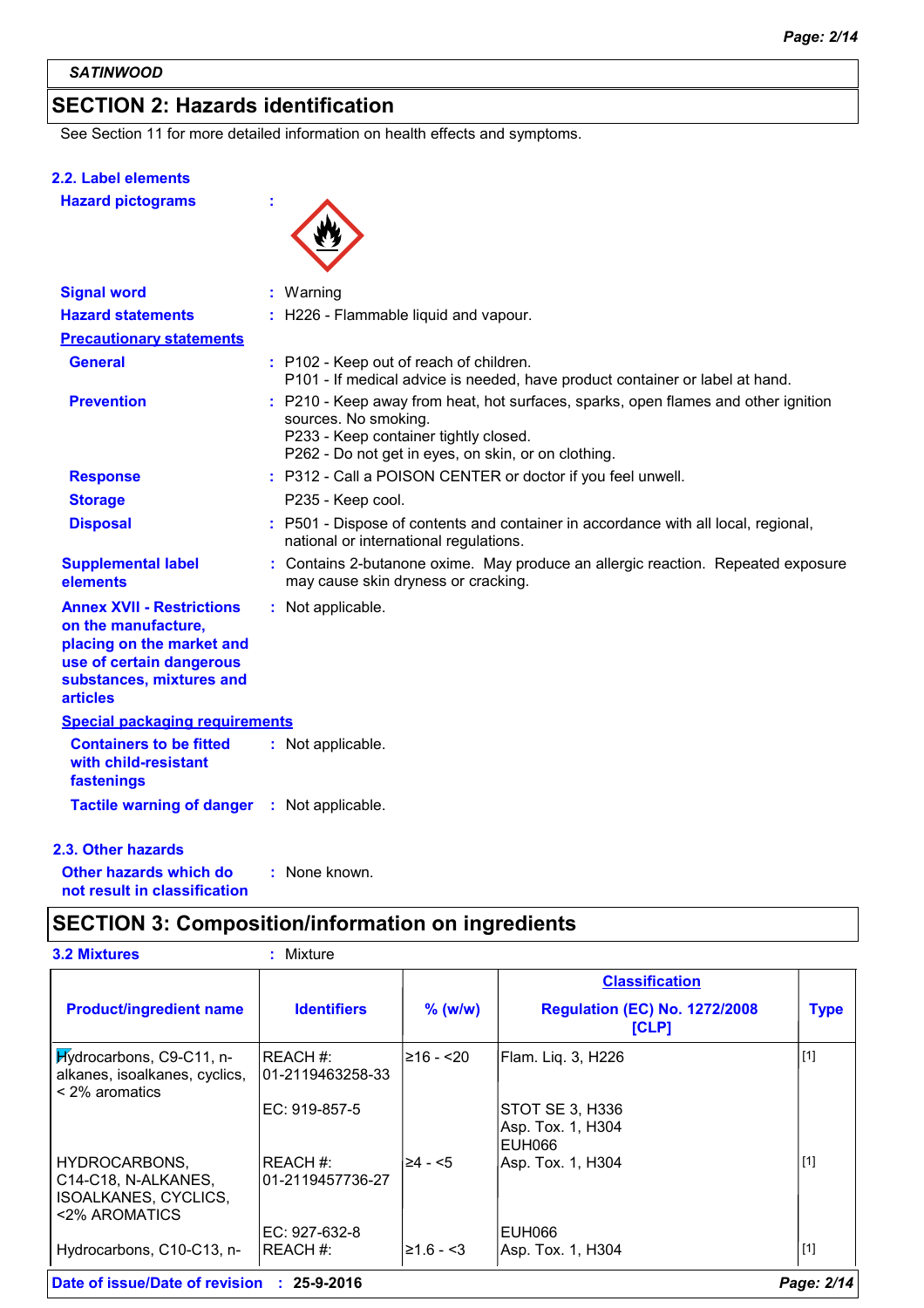#### *SATINWOOD*

# **SECTION 3: Composition/information on ingredients**

| alkanes, isoalkanes, cyclics,<br>$\leq$ 2% aromatics | 101-2119457273-39          |            |                                                                         |                     |
|------------------------------------------------------|----------------------------|------------|-------------------------------------------------------------------------|---------------------|
|                                                      | EC: 918-481-9              |            | EUH066                                                                  |                     |
| 2-butanone oxime                                     | RFACH#<br>01-2119539477-28 | l≥0.3 - <1 | Acute Tox, 4, H312                                                      | $\lfloor 1 \rfloor$ |
|                                                      | EC: 202-496-6              |            | Eye Dam. 1, H318                                                        |                     |
|                                                      | CAS: 96-29-7               |            | <b>Skin Sens. 1, H317</b>                                               |                     |
|                                                      | Index:<br>616-014-00-0     |            | Carc. 2, H351                                                           |                     |
| 2-ethylhexanoic acid,<br>zirconium salt              | EC: 245-018-1              | i≥0.3 - <1 | Repr. 2, H361fd (Fertility and Unborn child)                            | [1] [2]             |
|                                                      | CAS: 22464-99-9            |            |                                                                         |                     |
|                                                      |                            |            | See Section 16 for the full text of the H<br>statements declared above. |                     |

There are no additional ingredients present which, within the current knowledge of the supplier and in the concentrations applicable, are classified as hazardous to health or the environment, are PBTs, vPvBs or Substances of equivalent concern, or have been assigned a workplace exposure limit and hence require reporting in this section.

#### Type

[1] Substance classified with a health or environmental hazard

- [2] Substance with a workplace exposure limit
- [3] Substance meets the criteria for PBT according to Regulation (EC) No. 1907/2006, Annex XIII
- [4] Substance meets the criteria for vPvB according to Regulation (EC) No. 1907/2006, Annex XIII

[5] Substance of equivalent concern

Occupational exposure limits, if available, are listed in Section 8.

# **SECTION 4: First aid measures**

| 4.1. Description of first aid measures |                                                                                                                                                                                                             |
|----------------------------------------|-------------------------------------------------------------------------------------------------------------------------------------------------------------------------------------------------------------|
| <b>General</b>                         | : In all cases of doubt, or when symptoms persist, seek medical attention. Never give<br>anything by mouth to an unconscious person. If unconscious, place in recovery<br>position and seek medical advice. |
| <b>Eye contact</b>                     | : Remove contact lenses, irrigate copiously with clean, fresh water, holding the<br>eyelids apart for at least 10 minutes and seek immediate medical advice.                                                |
| <b>Inhalation</b>                      | : Remove to fresh air. Keep person warm and at rest. If not breathing, if breathing is<br>irregular or if respiratory arrest occurs, provide artificial respiration or oxygen by<br>trained personnel.      |
| <b>Skin contact</b>                    | : Remove contaminated clothing and shoes. Wash skin thoroughly with soap and<br>water or use recognised skin cleanser. Do NOT use solvents or thinners.                                                     |
| <b>Ingestion</b>                       | : If swallowed, seek medical advice immediately and show the container or label.<br>Keep person warm and at rest. Do NOT induce vomiting.                                                                   |
| <b>Protection of first-aiders</b>      | : No action shall be taken involving any personal risk or without suitable training. It<br>may be dangerous to the person providing aid to give mouth-to-mouth resuscitation.                               |

#### **4.2. Most important symptoms and effects, both acute and delayed**

There are no data available on the mixture itself. The mixture has been assessed following the conventional method of the CLP Regulation (EC) No 1272/2008 and is classified for toxicological properties accordingly. See Sections 2 and 3 for details.

Exposure to component solvent vapour concentrations in excess of the stated occupational exposure limit may result in adverse health effects such as mucous membrane and respiratory system irritation and adverse effects on the kidneys, liver and central nervous system. Symptoms and signs include headache, dizziness, fatigue, muscular weakness, drowsiness and, in extreme cases, loss of consciousness.

Solvents may cause some of the above effects by absorption through the skin. Repeated or prolonged contact with the mixture may cause removal of natural fat from the skin, resulting in non-allergic contact dermatitis and absorption through the skin.

If splashed in the eyes, the liquid may cause irritation and reversible damage.

Ingestion may cause nausea, diarrhea and vomiting.

This takes into account, where known, delayed and immediate effects and also chronic effects of components from short-term and long-term exposure by oral, inhalation and dermal routes of exposure and eye contact.

Contains 2-butanone oxime. May produce an allergic reaction.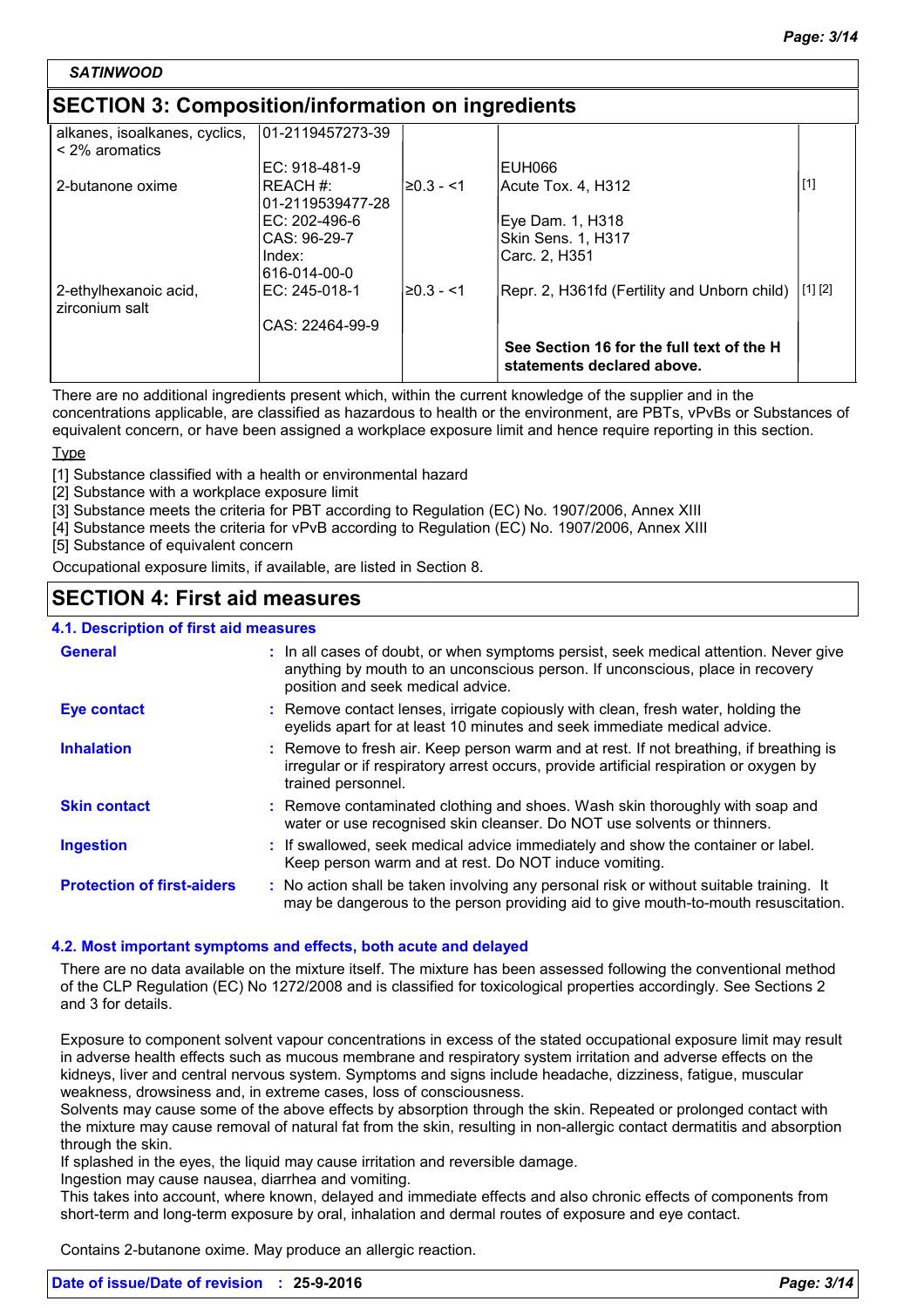# **SECTION 4: First aid measures**

|                            | 4.3. Indication of any immediate medical attention and special treatment needed                                                |
|----------------------------|--------------------------------------------------------------------------------------------------------------------------------|
| <b>Notes to physician</b>  | : Treat symptomatically. Contact poison treatment specialist immediately if large<br>quantities have been ingested or inhaled. |
| <b>Specific treatments</b> | : No specific treatment.                                                                                                       |

See toxicological information (Section 11)

| <b>SECTION 5: Firefighting measures</b>                  |                                                                                                                              |  |  |
|----------------------------------------------------------|------------------------------------------------------------------------------------------------------------------------------|--|--|
| 5.1. Extinguishing media                                 |                                                                                                                              |  |  |
| <b>Suitable extinguishing</b><br>media                   | : Recommended: alcohol-resistant foam, $CO2$ , powders, water spray.                                                         |  |  |
| <b>Unsuitable extinguishing</b><br>media                 | : Do not use water jet.                                                                                                      |  |  |
|                                                          | 5.2. Special hazards arising from the substance or mixture                                                                   |  |  |
| <b>Hazards from the</b><br>substance or mixture          | : Fire will produce dense black smoke. Exposure to decomposition products may<br>cause a health hazard.                      |  |  |
| <b>Hazardous thermal</b><br>decomposition products       | : Decomposition products may include the following materials: carbon monoxide,<br>carbon dioxide, smoke, oxides of nitrogen. |  |  |
| 5.3. Advice for firefighters                             |                                                                                                                              |  |  |
| <b>Special protective actions</b><br>for fire-fighters   | : Cool closed containers exposed to fire with water. Do not release runoff from fire to<br>drains or watercourses.           |  |  |
| <b>Special protective</b><br>equipment for fire-fighters | : Appropriate breathing apparatus may be required.                                                                           |  |  |

# **SECTION 6: Accidental release measures**

| 6.1. Personal precautions, protective equipment and emergency procedures |  |                                                                                                                                                                                                                                                                                    |  |
|--------------------------------------------------------------------------|--|------------------------------------------------------------------------------------------------------------------------------------------------------------------------------------------------------------------------------------------------------------------------------------|--|
| For non-emergency<br>personnel                                           |  | : Exclude sources of ignition and ventilate the area. Avoid breathing vapour or mist.<br>Refer to protective measures listed in sections 7 and 8.                                                                                                                                  |  |
| For emergency responders                                                 |  | : If specialised clothing is required to deal with the spillage, take note of any<br>information in Section 8 on suitable and unsuitable materials. See also the<br>information in "For non-emergency personnel".                                                                  |  |
| 6.2. Environmental<br>precautions                                        |  | : Do not allow to enter drains or watercourses. If the product contaminates lakes,<br>rivers, or sewers, inform the appropriate authorities in accordance with local<br>regulations.                                                                                               |  |
| 6.3. Methods and material<br>for containment and<br>cleaning up          |  | : Contain and collect spillage with non-combustible, absorbent material e.g. sand,<br>earth, vermiculite or diatomaceous earth and place in container for disposal<br>according to local regulations (see Section 13). Preferably clean with a detergent.<br>Avoid using solvents. |  |
| 6.4. Reference to other<br><b>sections</b>                               |  | : See Section 1 for emergency contact information.<br>See Section 8 for information on appropriate personal protective equipment.<br>See Section 13 for additional waste treatment information.                                                                                    |  |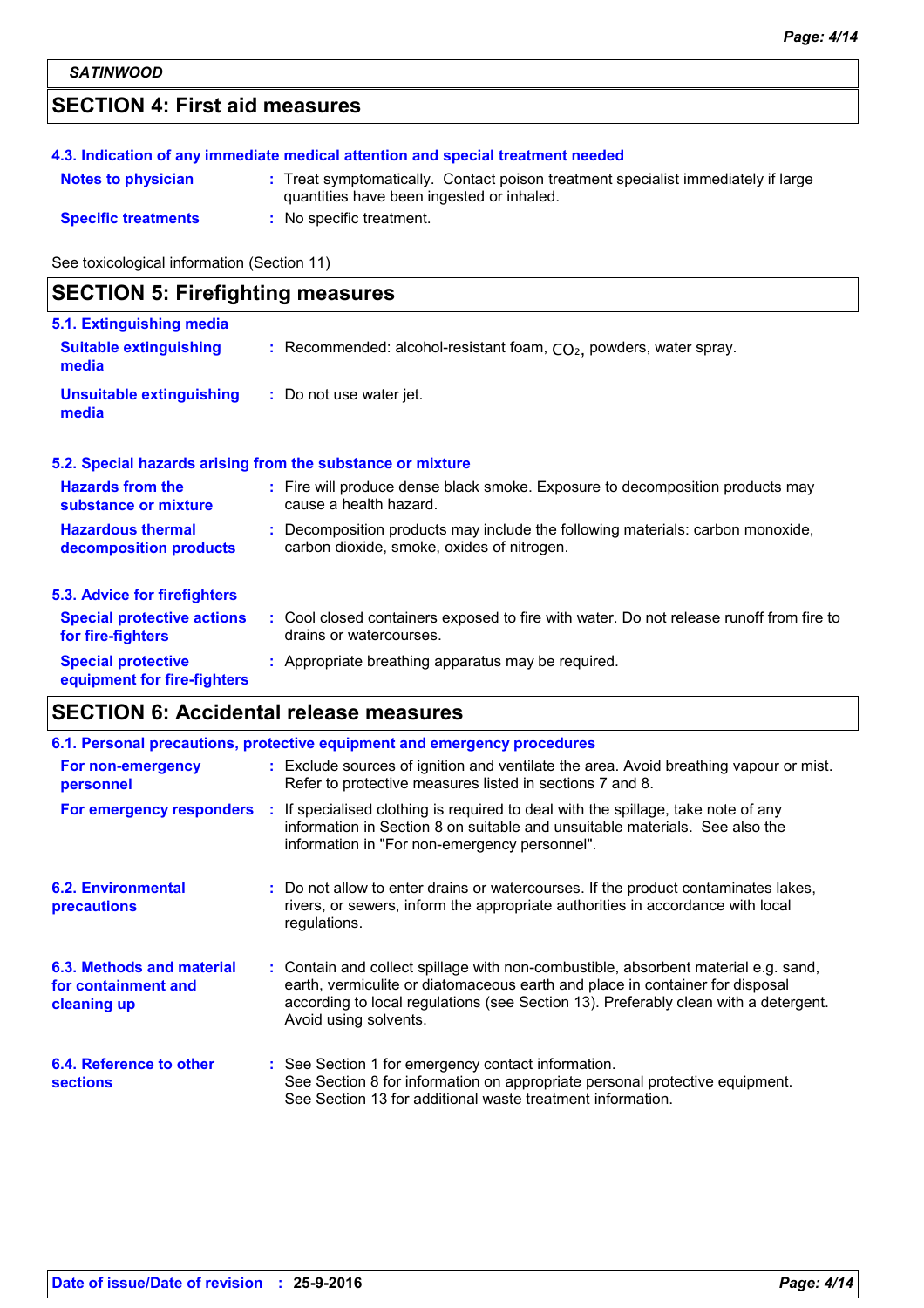# **SECTION 7: Handling and storage**

The information in this section contains generic advice and guidance. The list of Identified Uses in Section 1 should be consulted for any available use-specific information provided in the Exposure Scenario(s).

| sanding.<br>Eating, drinking and smoking should be prohibited in areas where this material is<br>handled, stored and processed.<br>Put on appropriate personal protective equipment (see Section 8).<br>Never use pressure to empty. Container is not a pressure vessel.<br>Always keep in containers made from the same material as the original one.<br>Comply with the health and safety at work laws.<br>Do not allow to enter drains or watercourses.<br>Information on fire and explosion protection<br>Vapours are heavier than air and may spread along floors. Vapours may form<br>explosive mixtures with air. | <b>7.1 Precautions for safe</b><br>handling | : Prevent the creation of flammable or explosive concentrations of vapours in air and<br>avoid vapour concentrations higher than the occupational exposure limits.<br>In addition, the product should only be used in areas from which all naked lights and<br>other sources of ignition have been excluded. Electrical equipment should be<br>protected to the appropriate standard.<br>Mixture may charge electrostatically: always use earthing leads when transferring<br>from one container to another.<br>Operators should wear antistatic footwear and clothing and floors should be of the<br>conducting type.<br>Keep away from heat, sparks and flame. No sparking tools should be used.<br>Avoid contact with skin and eyes. Avoid the inhalation of dust, particulates, spray or<br>mist arising from the application of this mixture. Avoid inhalation of dust from |
|--------------------------------------------------------------------------------------------------------------------------------------------------------------------------------------------------------------------------------------------------------------------------------------------------------------------------------------------------------------------------------------------------------------------------------------------------------------------------------------------------------------------------------------------------------------------------------------------------------------------------|---------------------------------------------|----------------------------------------------------------------------------------------------------------------------------------------------------------------------------------------------------------------------------------------------------------------------------------------------------------------------------------------------------------------------------------------------------------------------------------------------------------------------------------------------------------------------------------------------------------------------------------------------------------------------------------------------------------------------------------------------------------------------------------------------------------------------------------------------------------------------------------------------------------------------------------|
|--------------------------------------------------------------------------------------------------------------------------------------------------------------------------------------------------------------------------------------------------------------------------------------------------------------------------------------------------------------------------------------------------------------------------------------------------------------------------------------------------------------------------------------------------------------------------------------------------------------------------|---------------------------------------------|----------------------------------------------------------------------------------------------------------------------------------------------------------------------------------------------------------------------------------------------------------------------------------------------------------------------------------------------------------------------------------------------------------------------------------------------------------------------------------------------------------------------------------------------------------------------------------------------------------------------------------------------------------------------------------------------------------------------------------------------------------------------------------------------------------------------------------------------------------------------------------|

#### **7.2 Conditions for safe storage, including any incompatibilities**

Store in accordance with local regulations.

#### **Notes on joint storage**

Keep away from: oxidising agents, strong alkalis, strong acids.

#### **Additional information on storage conditions**

Observe label precautions. Store in a dry, cool and well-ventilated area. Keep away from heat and direct sunlight. Keep away from sources of ignition. No smoking. Prevent unauthorised access. Containers that have been opened must be carefully resealed and kept upright to prevent leakage.

#### **Seveso Directive - Reporting thresholds (in tonnes)**

#### **Danger criteria**

| <b>Category</b>                                             | Notification and MAPP Safety report threshold<br>threshold |       |
|-------------------------------------------------------------|------------------------------------------------------------|-------|
| P5c: Flammable liquids 2 and 3 not falling under P5a or P5b | 5000                                                       | 50000 |
| C6: Flammable (R10)                                         | 5000                                                       | 50000 |

#### **7.3 Specific end use(s)**

**Recommendations :**

- : Not available.
- **Industrial sector specific : solutions**
- : Not available.

### **SECTION 8: Exposure controls/personal protection**

The information in this section contains generic advice and guidance. Information is provided based on typical anticipated uses of the product. Additional measures might be required for bulk handling or other uses that could significantly increase worker exposure or environmental releases.

#### **8.1 Control parameters**

#### **Occupational exposure limits**

| <b>Product/ingredient name</b>       | <b>Exposure limit values</b>                                                                                                                            |
|--------------------------------------|---------------------------------------------------------------------------------------------------------------------------------------------------------|
| 2-ethylhexanoic acid, zirconium salt | <b>EH40/2005 WELs (United Kingdom (UK), 12/2011).</b><br>STEL: 10 mg/m <sup>3</sup> , (as Zr) 15 minutes.<br>TWA: $5 \text{ mg/m}^3$ , (as Zr) 8 hours. |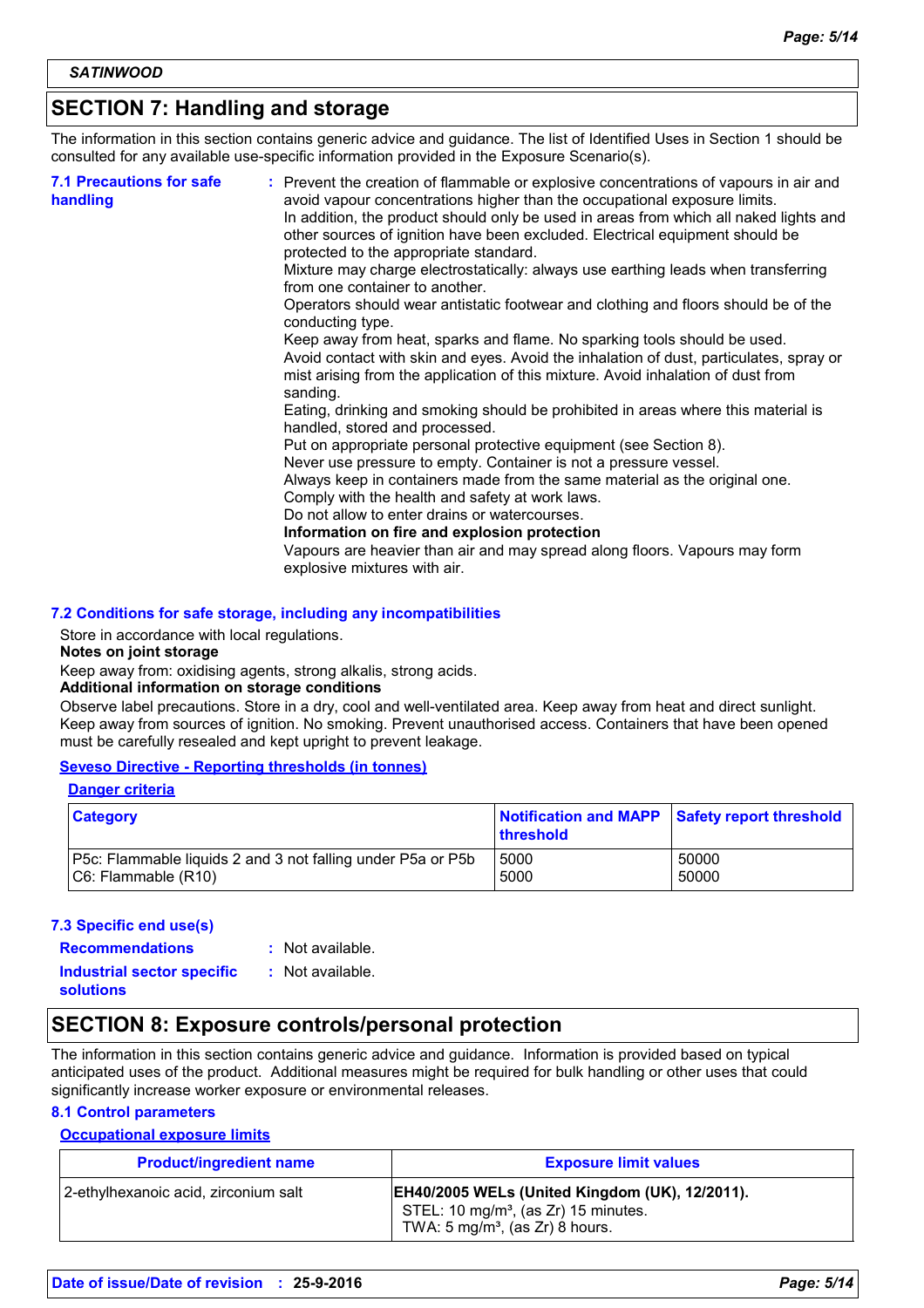# **SECTION 8: Exposure controls/personal protection**

| <b>Recommended monitoring</b><br>procedures                                                                       | If this product contains ingredients with exposure limits, personal, workplace<br>atmosphere or biological monitoring may be required to determine the<br>effectiveness of the ventilation or other control measures and/or the necessity to<br>use respiratory protective equipment. Reference should be made to monitoring<br>standards, such as the following: European Standard EN 689 (Workplace<br>atmospheres - Guidance for the assessment of exposure by inhalation to<br>chemical agents for comparison with limit values and measurement strategy)<br>European Standard EN 14042 (Workplace atmospheres - Guide for the<br>application and use of procedures for the assessment of exposure to chemical<br>and biological agents) European Standard EN 482 (Workplace atmospheres -<br>General requirements for the performance of procedures for the measurement of<br>chemical agents) Reference to national guidance documents for methods for the<br>determination of hazardous substances will also be required. |
|-------------------------------------------------------------------------------------------------------------------|----------------------------------------------------------------------------------------------------------------------------------------------------------------------------------------------------------------------------------------------------------------------------------------------------------------------------------------------------------------------------------------------------------------------------------------------------------------------------------------------------------------------------------------------------------------------------------------------------------------------------------------------------------------------------------------------------------------------------------------------------------------------------------------------------------------------------------------------------------------------------------------------------------------------------------------------------------------------------------------------------------------------------------|
| <b>DNELS/DMELS</b>                                                                                                |                                                                                                                                                                                                                                                                                                                                                                                                                                                                                                                                                                                                                                                                                                                                                                                                                                                                                                                                                                                                                                  |
| No DNELs/DMELs available.                                                                                         |                                                                                                                                                                                                                                                                                                                                                                                                                                                                                                                                                                                                                                                                                                                                                                                                                                                                                                                                                                                                                                  |
| <b>PNECs</b>                                                                                                      |                                                                                                                                                                                                                                                                                                                                                                                                                                                                                                                                                                                                                                                                                                                                                                                                                                                                                                                                                                                                                                  |
| No PNECs available                                                                                                |                                                                                                                                                                                                                                                                                                                                                                                                                                                                                                                                                                                                                                                                                                                                                                                                                                                                                                                                                                                                                                  |
| <b>8.2 Exposure controls</b>                                                                                      |                                                                                                                                                                                                                                                                                                                                                                                                                                                                                                                                                                                                                                                                                                                                                                                                                                                                                                                                                                                                                                  |
| <b>Appropriate engineering</b><br>controls                                                                        | : Provide adequate ventilation. Where reasonably practicable, this should be<br>achieved by the use of local exhaust ventilation and good general extraction. If<br>these are not sufficient to maintain concentrations of particulates and solvent<br>vapours below the OEL, suitable respiratory protection must be worn.                                                                                                                                                                                                                                                                                                                                                                                                                                                                                                                                                                                                                                                                                                      |
| <b>Individual protection measures</b>                                                                             |                                                                                                                                                                                                                                                                                                                                                                                                                                                                                                                                                                                                                                                                                                                                                                                                                                                                                                                                                                                                                                  |
| <b>Hygiene measures</b>                                                                                           | Wash hands, forearms and face thoroughly after handling chemical products,<br>before eating, smoking and using the lavatory and at the end of the working<br>period. Appropriate techniques should be used to remove potentially<br>contaminated clothing. Wash contaminated clothing before reusing. Ensure that<br>eyewash stations and safety showers are close to the workstation location.                                                                                                                                                                                                                                                                                                                                                                                                                                                                                                                                                                                                                                  |
| <b>Eye/face protection</b>                                                                                        | : Use safety eyewear designed to protect against splash of liquids.                                                                                                                                                                                                                                                                                                                                                                                                                                                                                                                                                                                                                                                                                                                                                                                                                                                                                                                                                              |
| <b>Skin protection</b>                                                                                            |                                                                                                                                                                                                                                                                                                                                                                                                                                                                                                                                                                                                                                                                                                                                                                                                                                                                                                                                                                                                                                  |
| <b>Hand protection</b><br>combination of chemicals.<br>replacement must be followed.<br>maintenance.<br>occurred. | There is no one glove material or combination of materials that will give unlimited resistance to any individual or<br>The breakthrough time must be greater than the end use time of the product.<br>The instructions and information provided by the glove manufacturer on use, storage, maintenance and<br>Gloves should be replaced regularly and if there is any sign of damage to the glove material.<br>Always ensure that gloves are free from defects and that they are stored and used correctly.<br>The performance or effectiveness of the glove may be reduced by physical/chemical damage and poor<br>Barrier creams may help to protect the exposed areas of the skin but should not be applied once exposure has                                                                                                                                                                                                                                                                                                 |
| <b>Gloves</b>                                                                                                     | : For prolonged or repeated contact use protective gloves. Barrier creams may help<br>to protect the exposed areas of skin, they should however not be applied once<br>exposure has occurred. Skin should be washed after contact.                                                                                                                                                                                                                                                                                                                                                                                                                                                                                                                                                                                                                                                                                                                                                                                               |
|                                                                                                                   | Use chemical resistant gloves classified under Standard EN 374: Protective<br>gloves against chemicals and micro-organisms. Recommended gloves: Viton® or<br>Nitrile<br>Breakthrough Time: 480 min                                                                                                                                                                                                                                                                                                                                                                                                                                                                                                                                                                                                                                                                                                                                                                                                                               |
|                                                                                                                   | When prolonged or frequently repeated contact may occur, a glove with a<br>protection class of 6 (breakthrough time greater than 480 minutes according to<br>EN 374) is recommended. When only brief contact is expected, a glove with a<br>protection class of 2 or higher (breakthrough time greater than 30 minutes<br>according to EN 374) is recommended.                                                                                                                                                                                                                                                                                                                                                                                                                                                                                                                                                                                                                                                                   |
|                                                                                                                   | NOTICE: The selection of a specific glove for a particular application and duration                                                                                                                                                                                                                                                                                                                                                                                                                                                                                                                                                                                                                                                                                                                                                                                                                                                                                                                                              |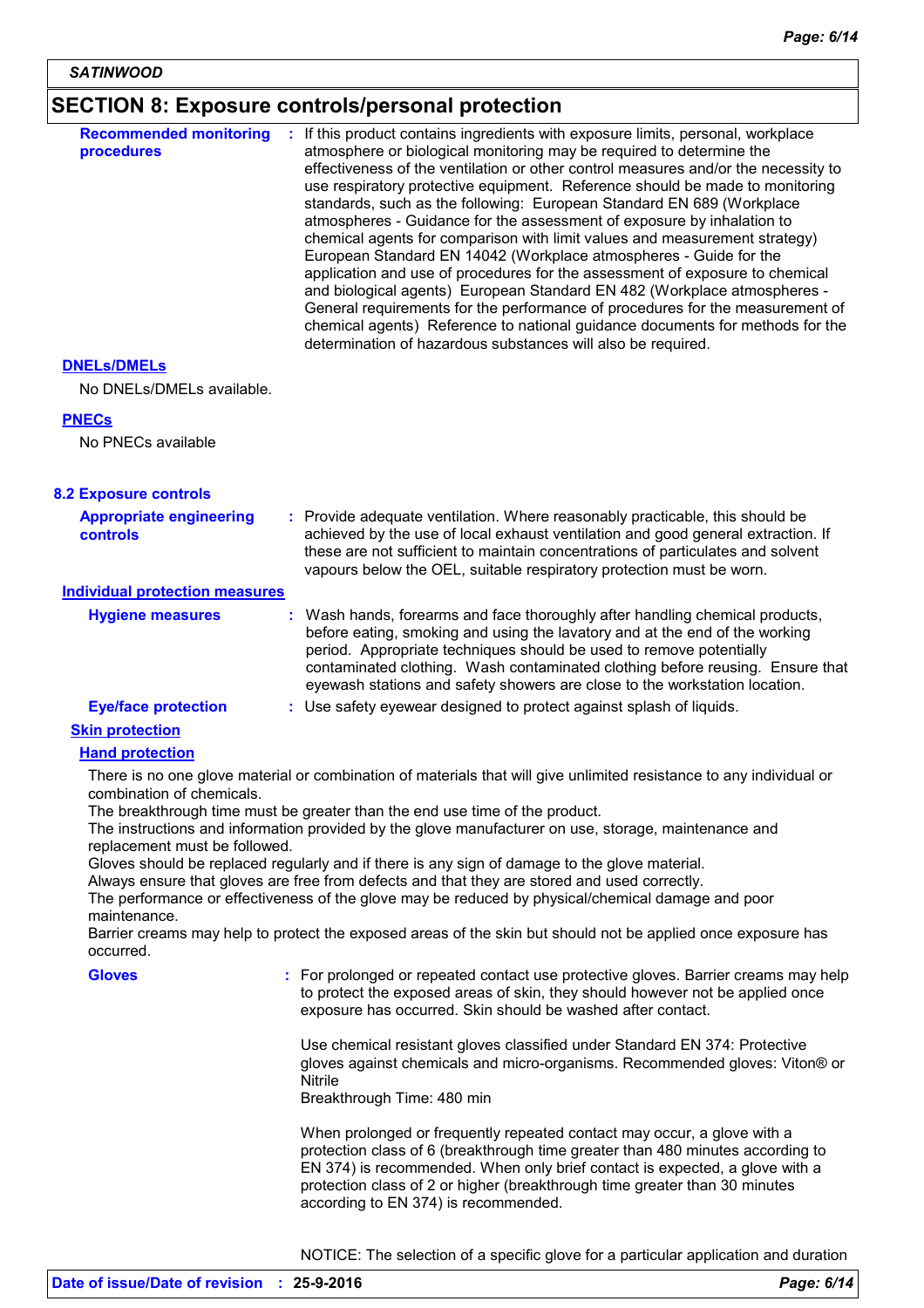# **SECTION 8: Exposure controls/personal protection**

|                               | of use in a workplace should also take into account all relevant workplace factors<br>such as, but not limited to: Other chemicals which may be handled, physical<br>requirements (cut/puncture protection, dexterity, thermal protection), potential<br>body reactions to glove materials, as well as the instructions/specifications<br>provided by the glove supplier.                                                                                                                                                                                                                                                                                                               |  |
|-------------------------------|-----------------------------------------------------------------------------------------------------------------------------------------------------------------------------------------------------------------------------------------------------------------------------------------------------------------------------------------------------------------------------------------------------------------------------------------------------------------------------------------------------------------------------------------------------------------------------------------------------------------------------------------------------------------------------------------|--|
|                               | The user must check that the final choice of type of glove selected for handling<br>this product is the most appropriate and takes into account the particular<br>conditions of use, as included in the user's risk assessment.                                                                                                                                                                                                                                                                                                                                                                                                                                                         |  |
|                               |                                                                                                                                                                                                                                                                                                                                                                                                                                                                                                                                                                                                                                                                                         |  |
| <b>Body protection</b>        | : Personnel should wear antistatic clothing made of natural fibres or of high-<br>temperature-resistant synthetic fibres.                                                                                                                                                                                                                                                                                                                                                                                                                                                                                                                                                               |  |
| <b>Other skin protection</b>  | : Appropriate footwear and any additional skin protection measures should be<br>selected based on the task being performed and the risks involved and should be<br>approved by a specialist before handling this product.                                                                                                                                                                                                                                                                                                                                                                                                                                                               |  |
| <b>Respiratory protection</b> | : If workers are exposed to concentrations above the exposure limit, they must use<br>appropriate, certified respirators.                                                                                                                                                                                                                                                                                                                                                                                                                                                                                                                                                               |  |
|                               | <b>OLD LEAD-BASED PAINTS:</b>                                                                                                                                                                                                                                                                                                                                                                                                                                                                                                                                                                                                                                                           |  |
|                               | When surfaces are to be prepared for painting, account should be taken of the<br>age of the property and the possibility that lead-pigmented paint might be present.<br>There is a possibility that ingestion or inhalation of scrapings or dust arising from<br>the preparation work could cause health effects. As a working rule you should<br>assume that this will be the case if the age of the property is pre 1960.                                                                                                                                                                                                                                                             |  |
|                               | Where possible wet sanding or chemical stripping methods should be used with<br>surfaces of this type to avoid the creation of dust. When dry sanding cannot be<br>avoided, and effective local exhaust ventilation is not available, it is recommended<br>that a dust respirator is worn, that is approved for use with lead dusts, and its type<br>selected on the basis of the COSHH assessment, taking into account the<br>Workplace Exposure Limit for lead in air. Furthermore, steps should be taken to<br>ensure containment of the dusts created, and that all practicable measures are<br>taken to clean up thoroughly all deposits of dusts in and around the affected area. |  |
|                               | Respiratory protection in case of dust or spray mist formation. (particle filter<br>EN143 type P2) Respiratory protection in case of vapour formation. (half mask<br>with combination filter A2-P2 til concentrations of 0,5 Vol%.)                                                                                                                                                                                                                                                                                                                                                                                                                                                     |  |
|                               | The current Control of Lead at Work Regulations approved code of practice<br>should be consulted for advice on protective clothing and personal hygiene<br>precautions. Care should also be taken to exclude visitors, members of the<br>household and especially children from the affected area, during the actual work<br>and the subsequent clean up operations. All scrapings, dust, etc. should be<br>disposed of by the professional painting contractor as Hazardous Waste.                                                                                                                                                                                                     |  |
|                               | Extra precautions will also need to be taken when burning off old lead-based<br>paints because fumes containing lead will be produced. It is recommended that a<br>respirator, approved for use with particulate fumes of lead is selected on the basis<br>of the COSHH assessment, taking into account the Workplace Exposure Limit for<br>lead in air. Similar precautions to those given above about sanding should be<br>taken with reference to protective clothing, disposal of scrapings and dusts, and<br>exclusion of other personnel and especially children from the building during<br>actual work and the subsequent clean up operations.                                  |  |
|                               | Avoid the inhalation of dust. Wear suitable face mask if dry sanding. Special<br>precautions should be taken during surface preparation of pre-1960s paint<br>surfaces over wood and metal as they may contain harmful lead.                                                                                                                                                                                                                                                                                                                                                                                                                                                            |  |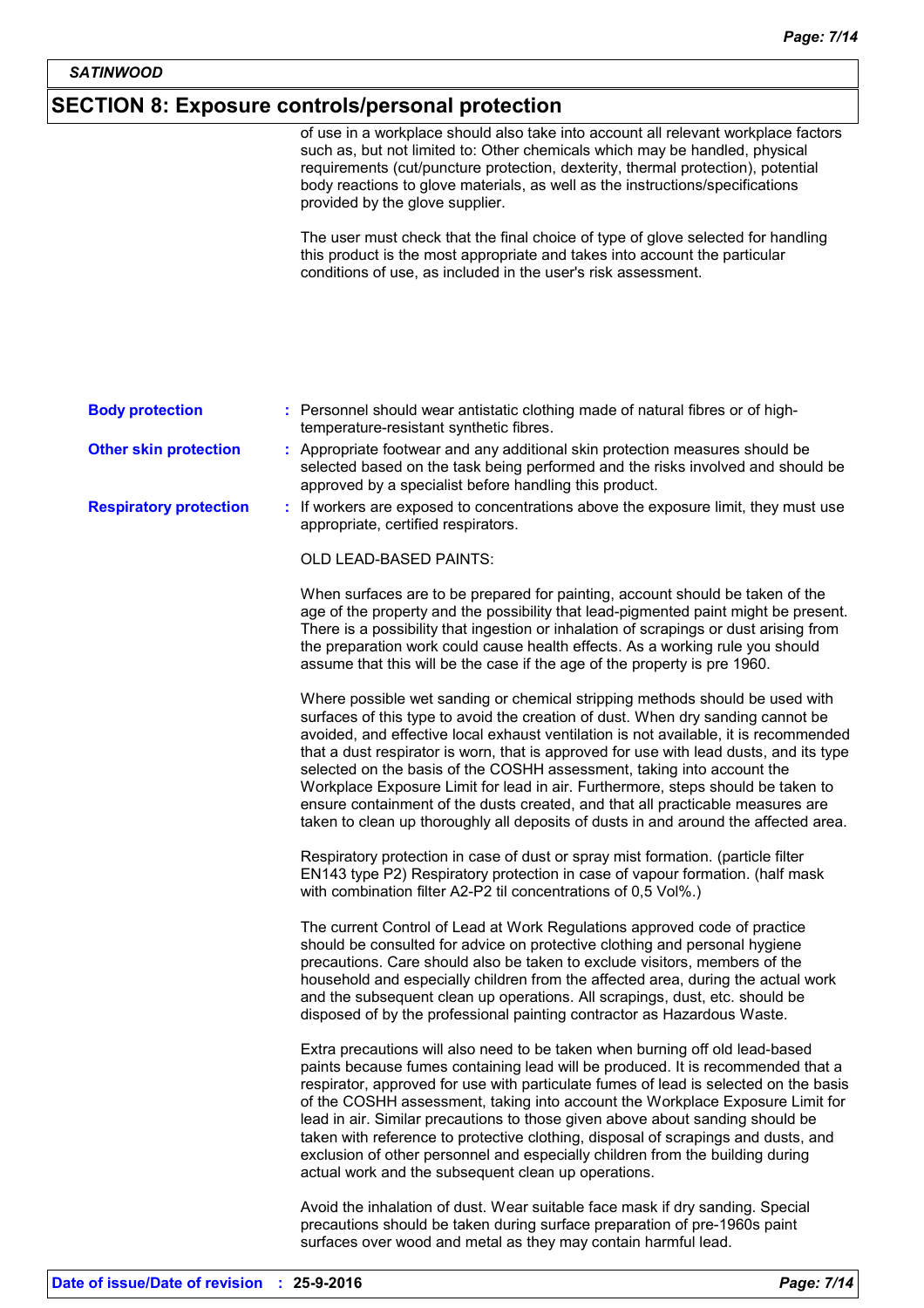# **SECTION 8: Exposure controls/personal protection**

**controls**

**Environmental exposure :** Do not allow to enter drains or watercourses.

# **SECTION 9: Physical and chemical properties**

| 9.1. Information on basic physical and chemical properties  |                                                           |
|-------------------------------------------------------------|-----------------------------------------------------------|
| <b>Appearance</b>                                           |                                                           |
| <b>Physical state</b>                                       | : Liquid.                                                 |
| <b>Colour</b>                                               | $:$ Not available.                                        |
| <b>Odour</b>                                                | : Not available.                                          |
| <b>Odour threshold</b>                                      | $:$ Not available.                                        |
| pH                                                          | : Not available.                                          |
| <b>Melting point/freezing point</b>                         | : Not available.                                          |
| Initial boiling point and boiling<br>range                  | $: 100^{\circ}$ C                                         |
| <b>Flash point</b>                                          | : Closed cup: 32°C                                        |
| <b>Evaporation rate</b>                                     | : Not available.                                          |
| <b>Upper/lower flammability or</b><br>explosive limits      | : Not available.                                          |
| <b>Vapour pressure</b>                                      | : Not available.                                          |
| <b>Vapour density</b>                                       | : Not available.                                          |
| <b>Relative density</b>                                     | : 1.262                                                   |
| <b>Solubility(ies)</b>                                      | Insoluble in the following materials: cold water.         |
| <b>Solubility in water</b>                                  | : Not available.                                          |
| Partition coefficient: n-octanol/ : Not available.<br>water |                                                           |
| <b>Auto-ignition temperature</b>                            | : Not available.                                          |
| <b>Decomposition temperature</b>                            | : Not available.                                          |
| <b>Viscosity</b>                                            | : Kinematic (room temperature): $5.55$ cm <sup>2</sup> /s |
| <b>Explosive properties</b>                                 | $:$ Not available.                                        |
|                                                             |                                                           |
| <b>Oxidising properties</b>                                 | : Not available.                                          |
| 9.2. Other information                                      |                                                           |

# **SECTION 10: Stability and reactivity**

| 10.1. Reactivity                                 | : No specific test data related to reactivity available for this product or its ingredients.                                        |
|--------------------------------------------------|-------------------------------------------------------------------------------------------------------------------------------------|
| <b>10.2. Chemical stability</b>                  | : Stable under recommended storage and handling conditions (see Section 7).                                                         |
| 10.3. Possibility of<br>hazardous reactions      | : Under normal conditions of storage and use, hazardous reactions will not occur.                                                   |
| <b>10.4. Conditions to avoid</b>                 | : When exposed to high temperatures may produce hazardous decomposition<br>products.                                                |
| 10.5. Incompatible materials                     | : Keep away from the following materials to prevent strong exothermic reactions:<br>oxidising agents, strong alkalis, strong acids. |
| <b>10.6. Hazardous</b><br>decomposition products | : Under normal conditions of storage and use, hazardous decomposition products<br>should not be produced.                           |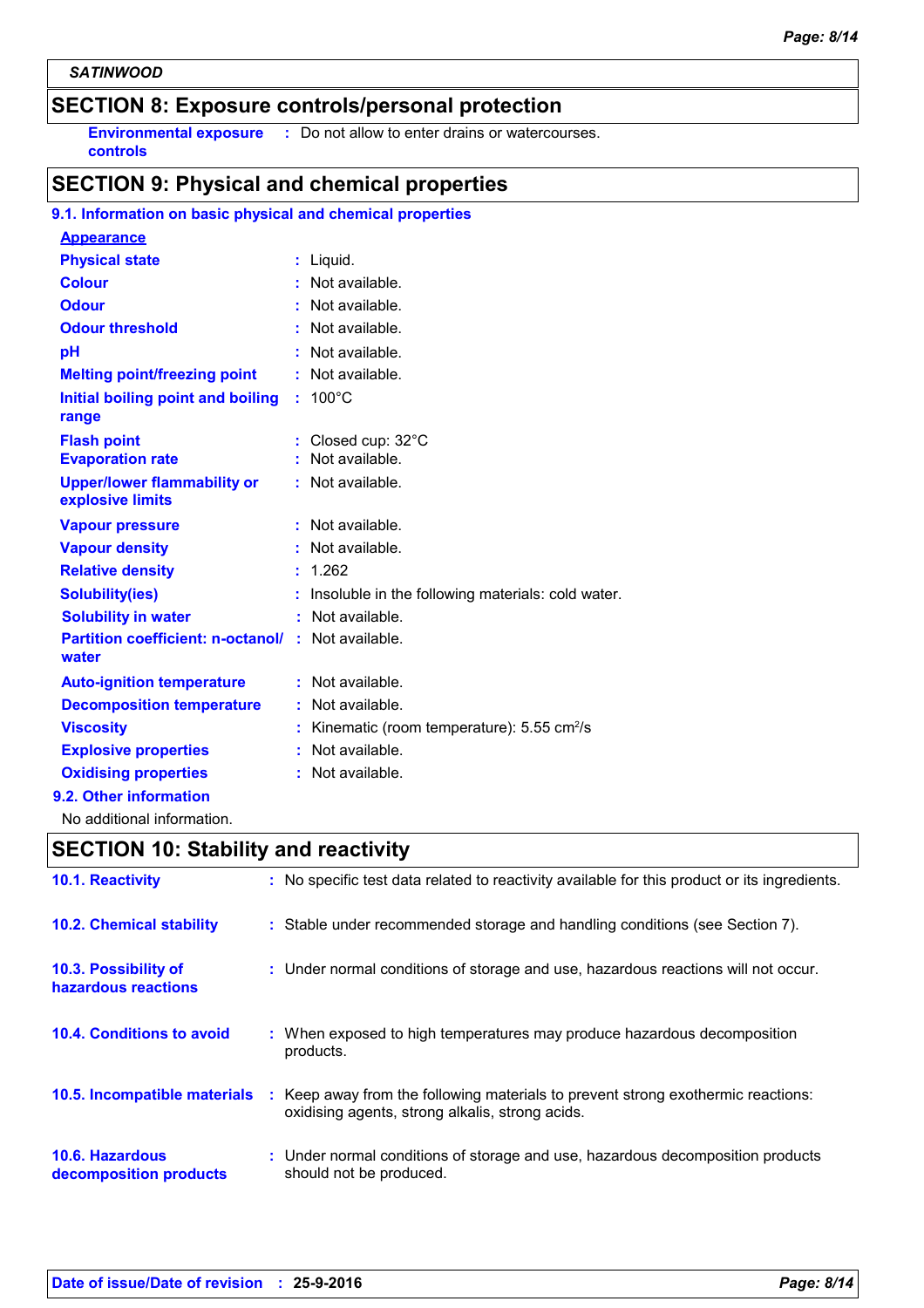# **SECTION 11: Toxicological information**

#### **11.1. Information on toxicological effects**

There are no data available on the mixture itself. The mixture has been assessed following the conventional method of the CLP Regulation (EC) No 1272/2008 and is classified for toxicological properties accordingly. See Sections 2 and 3 for details.

Exposure to component solvent vapour concentrations in excess of the stated occupational exposure limit may result in adverse health effects such as mucous membrane and respiratory system irritation and adverse effects on the kidneys, liver and central nervous system. Symptoms and signs include headache, dizziness, fatigue, muscular weakness, drowsiness and, in extreme cases, loss of consciousness.

Solvents may cause some of the above effects by absorption through the skin. Repeated or prolonged contact with the mixture may cause removal of natural fat from the skin, resulting in non-allergic contact dermatitis and absorption through the skin.

If splashed in the eyes, the liquid may cause irritation and reversible damage.

Ingestion may cause nausea, diarrhea and vomiting.

This takes into account, where known, delayed and immediate effects and also chronic effects of components from short-term and long-term exposure by oral, inhalation and dermal routes of exposure and eye contact.

Contains 2-butanone oxime. May produce an allergic reaction.

#### **Acute toxicity**

**Conclusion/Summary :** Not available.

#### **Acute toxicity estimates**

Not available.

#### **Irritation/Corrosion**

| <b>Product/ingredient name</b>                          | <b>Result</b>          | <b>Species</b>  | <b>Score</b> | <b>Exposure</b> | <b>Observation</b>   |
|---------------------------------------------------------|------------------------|-----------------|--------------|-----------------|----------------------|
| 2-butanone oxime                                        | Eyes - Severe irritant | Rabbit          | ۰            |                 |                      |
| <b>Conclusion/Summary</b>                               | : Not available.       |                 |              |                 |                      |
| <b>Sensitisation</b>                                    |                        |                 |              |                 |                      |
| <b>Conclusion/Summary</b>                               | $:$ Not available.     |                 |              |                 |                      |
| <b>Mutagenicity</b>                                     |                        |                 |              |                 |                      |
| <b>Conclusion/Summary</b>                               | : Not available.       |                 |              |                 |                      |
| <b>Carcinogenicity</b>                                  |                        |                 |              |                 |                      |
| <b>Conclusion/Summary</b>                               | : Not available.       |                 |              |                 |                      |
| <b>Reproductive toxicity</b>                            |                        |                 |              |                 |                      |
| <b>Conclusion/Summary</b>                               | : Not available.       |                 |              |                 |                      |
| <b>Teratogenicity</b>                                   |                        |                 |              |                 |                      |
| <b>Conclusion/Summary</b>                               | : Not available.       |                 |              |                 |                      |
| <b>Specific target organ toxicity (single exposure)</b> |                        |                 |              |                 |                      |
| <b>Product/ingredient name</b>                          |                        | <b>Category</b> |              | <b>Route of</b> | <b>Target organs</b> |

|                                                                         | $-$ - $-$ - $   -$ | .<br>exposure   |                    |
|-------------------------------------------------------------------------|--------------------|-----------------|--------------------|
| Hydrocarbons, C9-C11, n-alkanes, isoalkanes, cyclics, <<br>2% aromatics | ICategory 3        | Not applicable. | l Narcotic effects |

#### **Specific target organ toxicity (repeated exposure)**

Not available.

#### **Aspiration hazard**

| <b>Product/ingredient name</b>                                                           | <b>Result</b>                         |
|------------------------------------------------------------------------------------------|---------------------------------------|
| <b>Hydrocarbons, C9-C11, n-alkanes, isoalkanes, cyclics, &lt; 2%</b><br><b>aromatics</b> | <b>ASPIRATION HAZARD - Category 1</b> |
| HYDROCARBONS, C14-C18, N-ALKANES, ISOALKANES,<br>CYCLICS, <2% AROMATICS                  | <b>ASPIRATION HAZARD - Category 1</b> |
| Hydrocarbons, C10-C13, n-alkanes, isoalkanes, cyclics, < 2%<br><b>aromatics</b>          | <b>ASPIRATION HAZARD - Category 1</b> |

**Other information :**

: Not available.

#### **Date of issue/Date of revision : 25-9-2016** *Page: 9/14*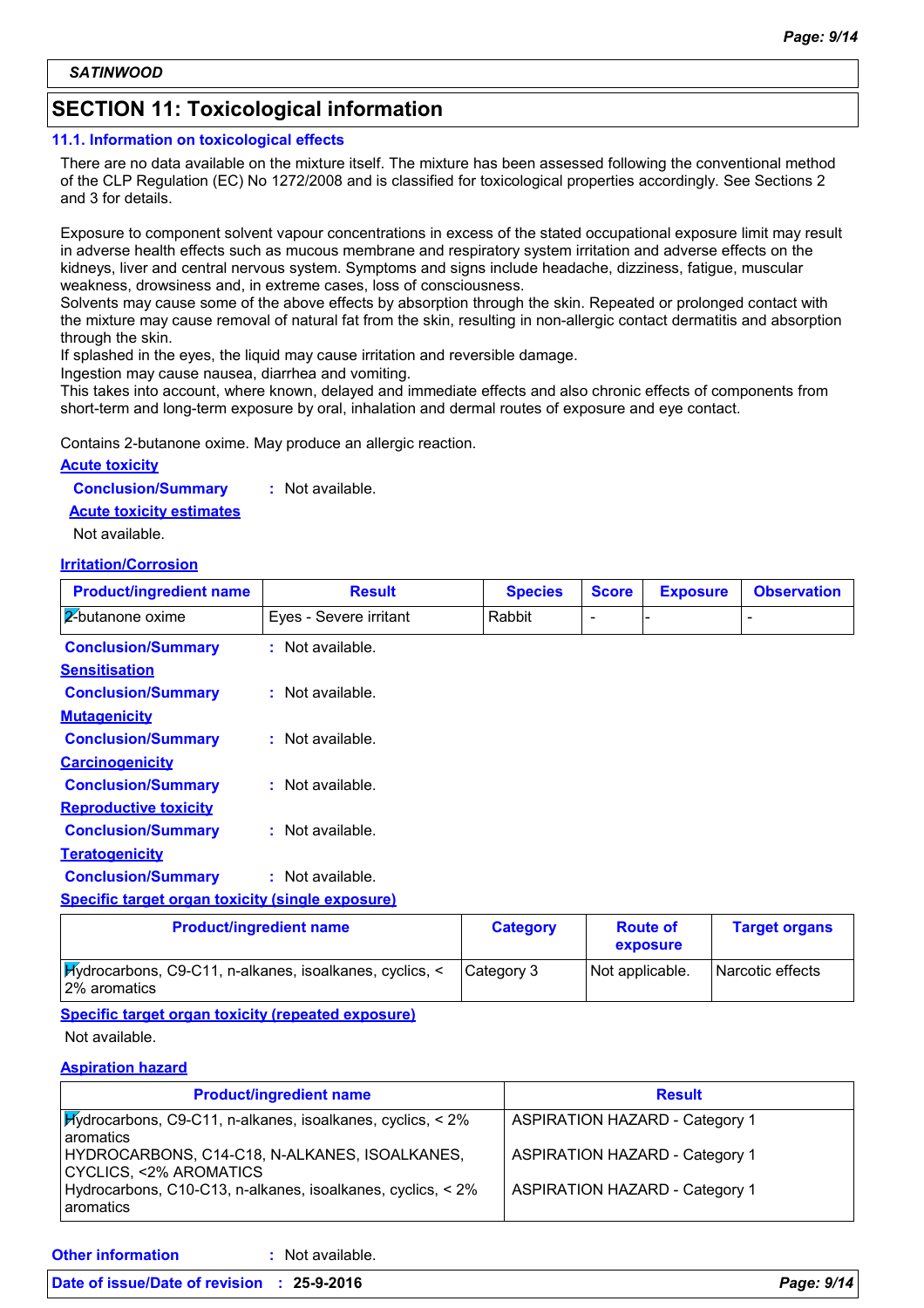# **SECTION 12: Ecological information**

#### **12.1. Toxicity**

There are no data available on the mixture itself. Do not allow to enter drains or watercourses.

The mixture has been assessed following the summation method of the CLP Regulation (EC) No 1272/2008 and is not classified as hazardous to the environment.

| <b>Conclusion/Summary</b> | : Not available. |
|---------------------------|------------------|
|---------------------------|------------------|

#### **12.2. Persistence and degradability**

| <b>Conclusion/Summary : Not available.</b>              |                                                       |
|---------------------------------------------------------|-------------------------------------------------------|
| 12.3. Bioaccumulative potential                         |                                                       |
| <b>12.4. Mobility in soil</b>                           |                                                       |
| <b>Soil/water partition</b><br><b>coefficient (Koc)</b> | : Not available.                                      |
| <b>Mobility</b>                                         | : Not available.                                      |
| 12.5. Results of PBT and vPvB assessment                |                                                       |
| <b>PBT</b>                                              | : Not applicable.                                     |
|                                                         | P: Not available. B: Not available. T: Not available. |
| <b>vPvB</b>                                             | : Not applicable.                                     |
|                                                         | vP: Not available, vB: Not available.                 |
| 12.6. Other adverse effects                             | : No known significant effects or critical hazards.   |
|                                                         |                                                       |

# **SECTION 13: Disposal considerations**

The information in this section contains generic advice and guidance. The list of Identified Uses in Section 1 should be consulted for any available use-specific information provided in the Exposure Scenario(s).

#### **13.1 Waste treatment methods**

| <b>Product</b>                 |                                                                                                                                                                                                                                                                                                                                                                                                                                                                                                                                                             |
|--------------------------------|-------------------------------------------------------------------------------------------------------------------------------------------------------------------------------------------------------------------------------------------------------------------------------------------------------------------------------------------------------------------------------------------------------------------------------------------------------------------------------------------------------------------------------------------------------------|
| <b>Methods of disposal</b>     | : The generation of waste should be avoided or minimised wherever possible.<br>Disposal of this product, solutions and any by-products should at all times comply<br>with the requirements of environmental protection and waste disposal legislation<br>and any regional local authority requirements. Dispose of surplus and non-<br>recyclable products via a licensed waste disposal contractor. Waste should not be<br>disposed of untreated to the sewer unless fully compliant with the requirements of<br>all authorities with jurisdiction.        |
| <b>Hazardous waste</b>         | : The classification of the product may meet the criteria for a hazardous waste.                                                                                                                                                                                                                                                                                                                                                                                                                                                                            |
| <b>Disposal considerations</b> | Do not allow to enter drains or watercourses.<br>Dispose of according to all federal, state and local applicable regulations.<br>If this product is mixed with other wastes, the original waste product code may no<br>longer apply and the appropriate code should be assigned.<br>For further information, contact your local waste authority.                                                                                                                                                                                                            |
| <b>Packaging</b>               |                                                                                                                                                                                                                                                                                                                                                                                                                                                                                                                                                             |
| <b>Methods of disposal</b>     | The generation of waste should be avoided or minimised wherever possible. Waste<br>packaging should be recycled. Incineration or landfill should only be considered<br>when recycling is not feasible.                                                                                                                                                                                                                                                                                                                                                      |
| <b>Disposal considerations</b> | Using information provided in this safety data sheet, advice should be obtained from<br>the relevant waste authority on the classification of empty containers.<br>Empty containers must be scrapped or reconditioned.<br>Dispose of containers contaminated by the product in accordance with local or<br>national legal provisions.                                                                                                                                                                                                                       |
| <b>Special precautions</b>     | This material and its container must be disposed of in a safe way. Care should be<br>taken when handling emptied containers that have not been cleaned or rinsed out.<br>Empty containers or liners may retain some product residues. Vapour from product<br>residues may create a highly flammable or explosive atmosphere inside the<br>container. Do not cut, weld or grind used containers unless they have been cleaned<br>thoroughly internally. Avoid dispersal of spilt material and runoff and contact with<br>soil, waterways, drains and sewers. |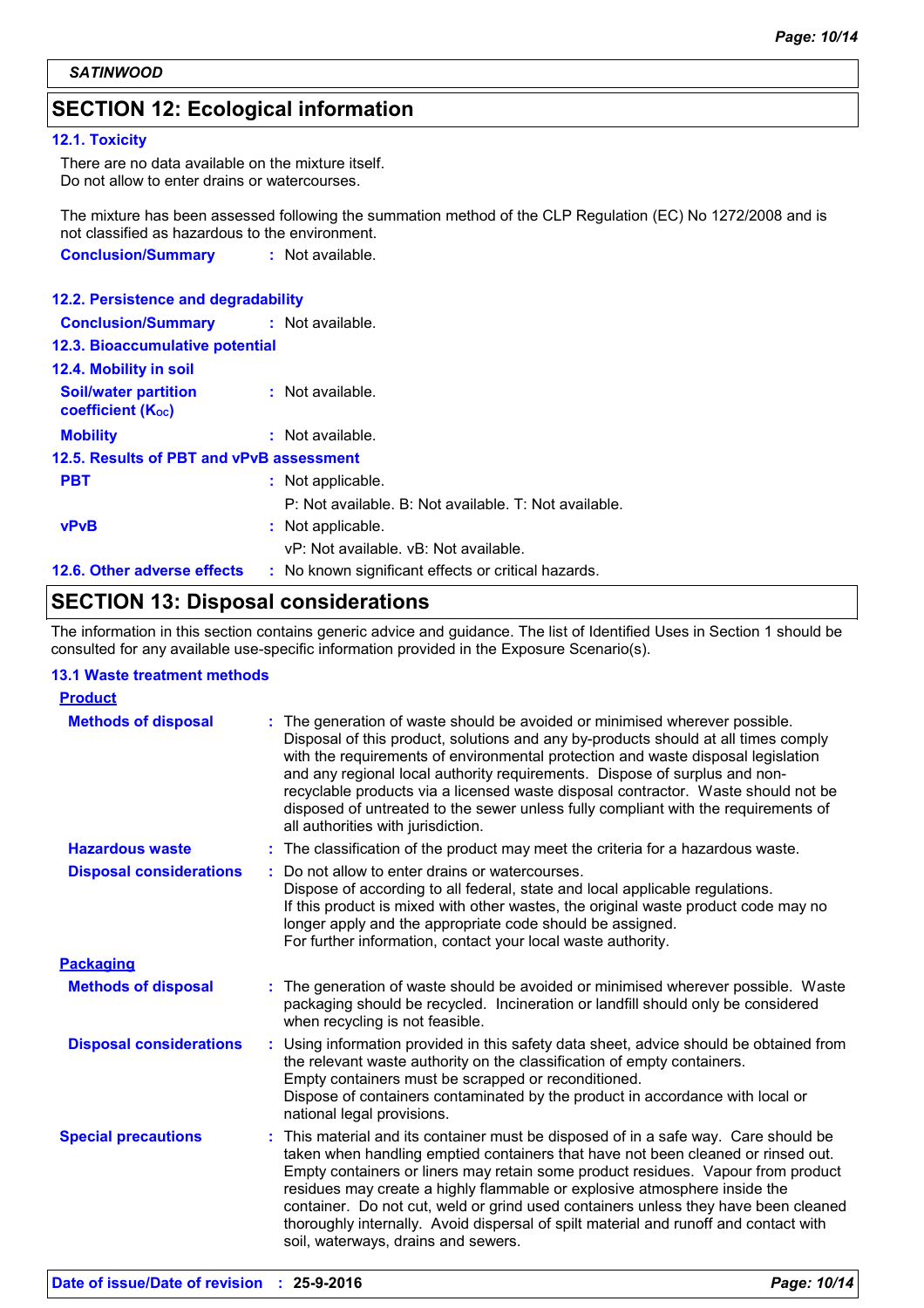# **SECTION 14: Transport information**

|                                                                                             | Information pertaining to IATA and ADN is considered not relevant since the<br>material is not packaged in the correct approved packaging required of these<br>methods of transport.                                                   |                                                                                                                                                                                                                                                                                                                            |
|---------------------------------------------------------------------------------------------|----------------------------------------------------------------------------------------------------------------------------------------------------------------------------------------------------------------------------------------|----------------------------------------------------------------------------------------------------------------------------------------------------------------------------------------------------------------------------------------------------------------------------------------------------------------------------|
|                                                                                             | <b>ADR</b>                                                                                                                                                                                                                             | <b>IMDG</b>                                                                                                                                                                                                                                                                                                                |
| 14.1 UN number                                                                              | <b>UN1263</b>                                                                                                                                                                                                                          | <b>UN1263</b>                                                                                                                                                                                                                                                                                                              |
| 14.2 UN proper<br>shipping name                                                             | <b>PAINT</b>                                                                                                                                                                                                                           | <b>PAINT</b>                                                                                                                                                                                                                                                                                                               |
| <b>14.3 Transport</b><br>hazard class(es)<br><b>Class</b>                                   | 3                                                                                                                                                                                                                                      | 3                                                                                                                                                                                                                                                                                                                          |
| <b>Subsidiary class</b>                                                                     |                                                                                                                                                                                                                                        |                                                                                                                                                                                                                                                                                                                            |
| <b>14.4 Packing group</b>                                                                   | Ш                                                                                                                                                                                                                                      | Ш                                                                                                                                                                                                                                                                                                                          |
| 14.5<br><b>Environmental</b><br>hazards<br><b>Marine pollutant</b>                          | No.                                                                                                                                                                                                                                    | No.                                                                                                                                                                                                                                                                                                                        |
| <b>Marine pollutant</b><br><b>substances</b>                                                |                                                                                                                                                                                                                                        | Not available.                                                                                                                                                                                                                                                                                                             |
| <b>14.6 Special</b><br>precautions for<br><b>user</b>                                       | Transport within user's premises: always<br>transport in closed containers that are upright<br>and secure. Ensure that persons transporting<br>the product know what to do in the event of an<br>accident or spillage.                 |                                                                                                                                                                                                                                                                                                                            |
| <b>HI/Kemler number</b>                                                                     | 30                                                                                                                                                                                                                                     |                                                                                                                                                                                                                                                                                                                            |
| <b>Emergency</b><br>schedules (EmS)                                                         |                                                                                                                                                                                                                                        | $F-E$ , S-E                                                                                                                                                                                                                                                                                                                |
| <b>14.7 Transport in bulk</b><br>according to Annex II of<br><b>MARPOL and the IBC Code</b> | : Not applicable.                                                                                                                                                                                                                      |                                                                                                                                                                                                                                                                                                                            |
| <b>Additional</b><br><b>information</b>                                                     | <b>Special provisions</b><br>640 (E)<br><b>Viscous substance exemption</b><br>In pack sizes less than 450 litres, under the<br>terms of 2.2.3.1.5,<br>this product is not subject to the provisions of<br>ADR.<br>Tunnel code<br>(D/E) | <b>Viscous substance exemption</b><br>In pack sizes up to and including 30 litres,<br>under the terms of 2.3.2.5, this product is not<br>subject to the packaging,<br>labelling and marking requirements of the<br>IMDG Code, but both full documentation and<br>placarding of cargo transport units is still<br>required. |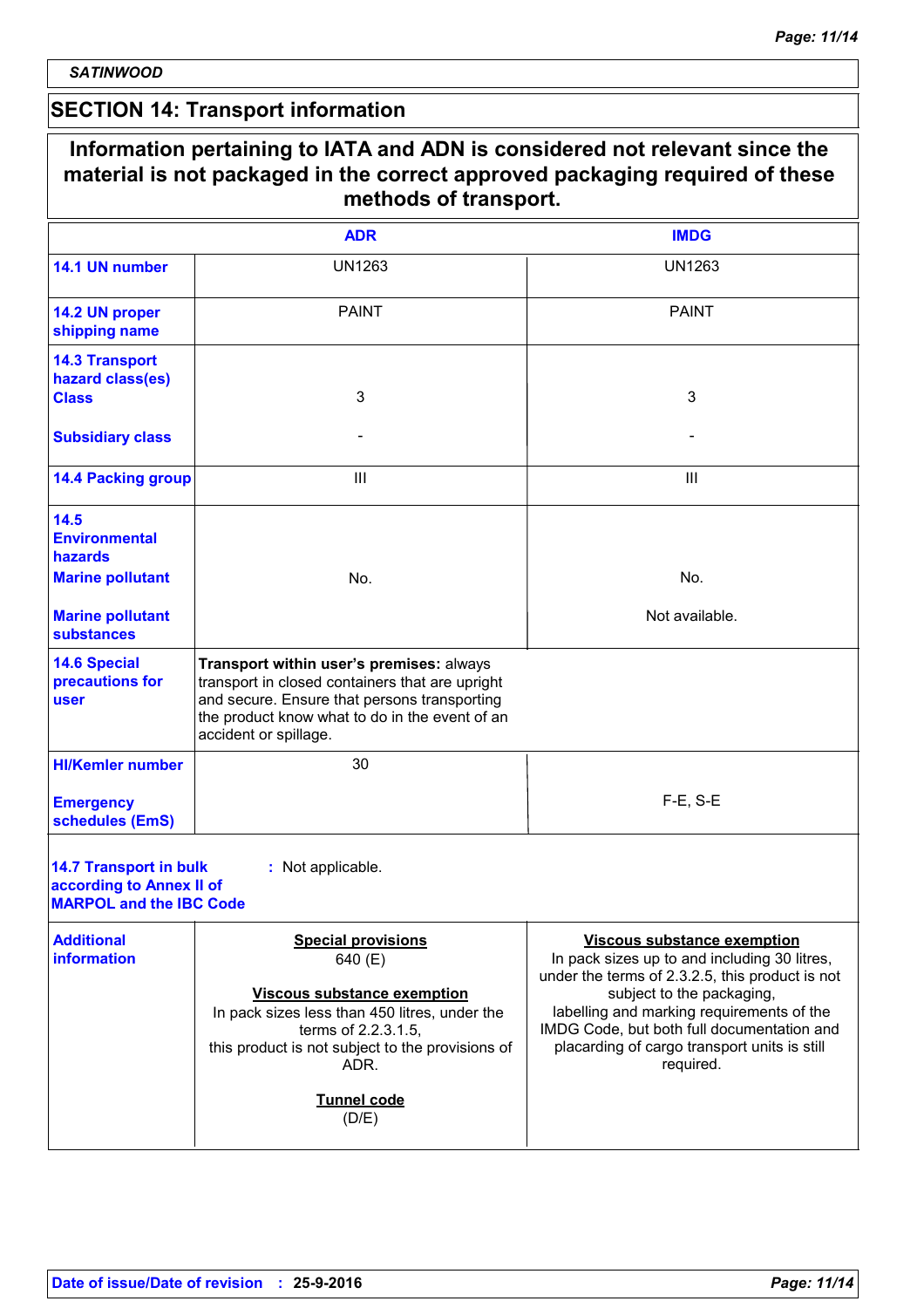# **SECTION 15: Regulatory information**

#### **15.1 Safety, health and environmental regulations/legislation specific for the substance or mixture**

#### **EU Regulation (EC) No. 1907/2006 (REACH)**

#### **Annex XIV - List of substances subject to authorisation**

**Annex XIV**

None of the components are listed.

**Substances of very high concern**

None of the components are listed, or the component present is below its threshold.

#### **Annex XVII - Restrictions :** Not applicable.

**on the manufacture, placing on the market and use of certain dangerous substances, mixtures and articles**

#### **Other EU regulations**

**VOC :** Not available.

**Europe inventory :** At least one component is not listed.

| <b>Product/ingredient name Carcinogenic</b>                 | <b>effects</b> | <b>Mutagenic effects</b> | Developmental<br><b>effects</b>  | <b>Fertility effects</b>      |
|-------------------------------------------------------------|----------------|--------------------------|----------------------------------|-------------------------------|
| 2-butanone oxime<br>2-ethylhexanoic acid,<br>zirconium salt | Carc. 2, H351  |                          | Repr. 2, H361d<br>(Unborn child) | Repr. 2, H361f<br>(Fertility) |

#### **Seveso Directive**

This product is controlled under the Seveso Directive.

#### **Danger criteria**

#### **Category**

P5c: Flammable liquids 2 and 3 not falling under P5a or P5b C6: Flammable (R10)

#### **International regulations**

**Chemical Weapon Convention List Schedules I, II & III Chemicals** Not listed.

#### **Montreal Protocol (Annexes A, B, C, E)**

Not listed.

**Stockholm Convention on Persistent Organic Pollutants** Not listed.

**Rotterdam Convention on Prior Inform Consent (PIC)** Not listed.

**UNECE Aarhus Protocol on POPs and Heavy Metals** Not listed.

**15.2 Chemical Safety Assessment :** Not applicable.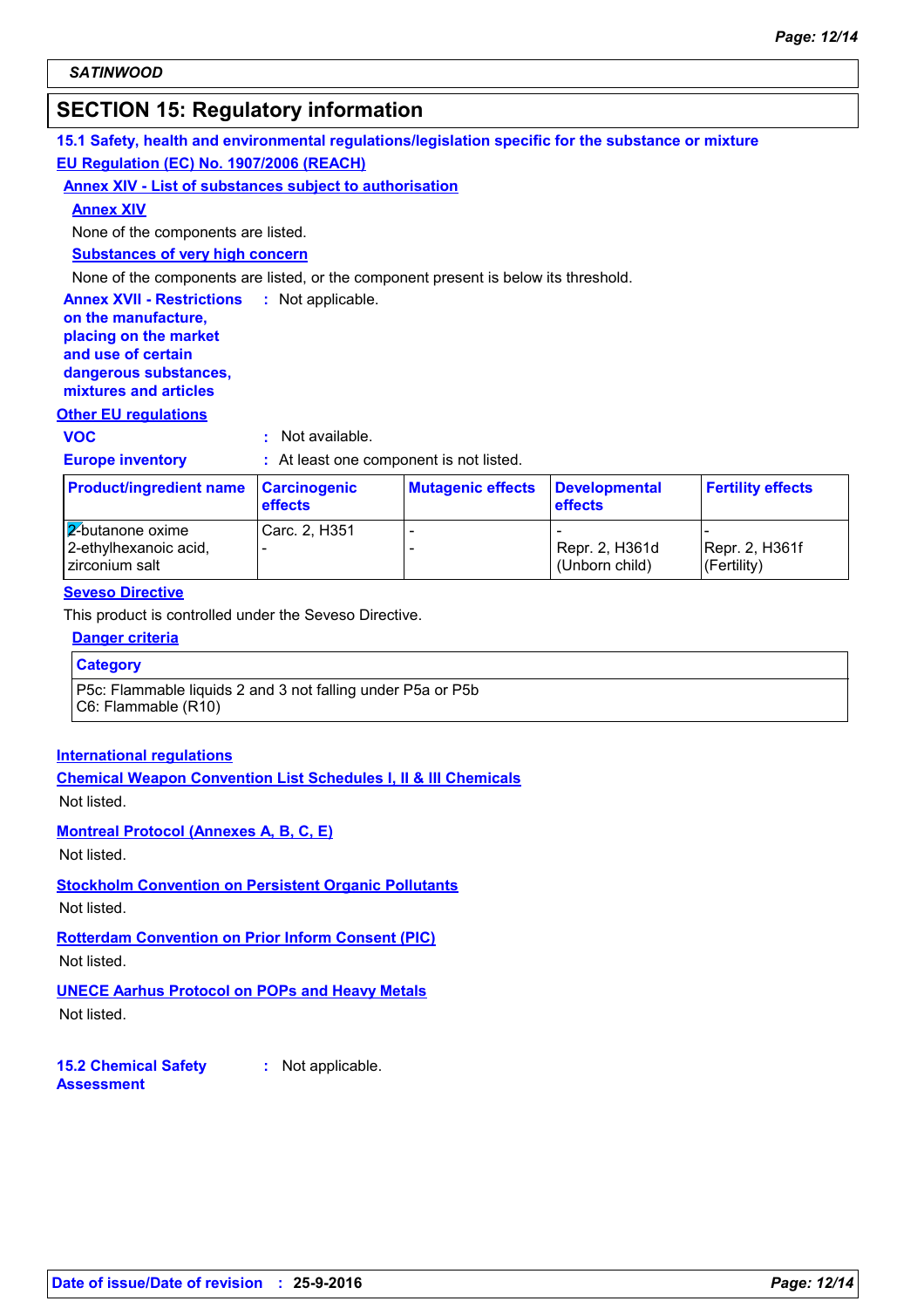### **SECTION 16: Other information**

#### **CEPE code :** 1

 $\nabla$  Indicates information that has changed from previously issued version.

**Abbreviations and acronyms :** ATE = Acute Toxicity Estimate CLP = Classification, Labelling and Packaging Regulation [Regulation (EC) No. 1272/2008] DMEL = Derived Minimal Effect Level DNEL = Derived No Effect Level EUH statement = CLP-specific Hazard statement PBT = Persistent, Bioaccumulative and Toxic PNEC = Predicted No Effect Concentration RRN = REACH Registration Number vPvB = Very Persistent and Very Bioaccumulative

#### **Procedure used to derive the classification according to Regulation (EC) No. 1272/2008 [CLP/GHS]**

|                                                         | <b>Classification</b>                                                                                                                                                                                              | <b>Justification</b>                                                                                                                                                                                                                                                                                                                                                                                                                                                  |  |  |
|---------------------------------------------------------|--------------------------------------------------------------------------------------------------------------------------------------------------------------------------------------------------------------------|-----------------------------------------------------------------------------------------------------------------------------------------------------------------------------------------------------------------------------------------------------------------------------------------------------------------------------------------------------------------------------------------------------------------------------------------------------------------------|--|--|
| Flam. Liq. 3, H226                                      |                                                                                                                                                                                                                    | On basis of test data                                                                                                                                                                                                                                                                                                                                                                                                                                                 |  |  |
| <b>Full text of abbreviated H</b><br><b>statements</b>  | H226<br>H304<br>H312<br>H317<br>H318<br>H336<br>H351<br>H361fd (Fertility and<br>Unborn child)                                                                                                                     | Flammable liquid and vapour.<br>May be fatal if swallowed and enters airways.<br>Harmful in contact with skin.<br>May cause an allergic skin reaction.<br>Causes serious eye damage.<br>May cause drowsiness or dizziness.<br>Suspected of causing cancer.<br>Suspected of damaging fertility. Suspected of damaging<br>the unborn child.                                                                                                                             |  |  |
| <b>Full text of classifications</b><br><b>[CLP/GHS]</b> | Acute Tox. 4, H312<br>Asp. Tox. 1, H304<br>Carc. 2, H351<br>EUH066<br>Eye Dam. 1, H318<br>Flam. Liq. 3, H226<br>Repr. 2, H361fd<br>(Fertility and Unborn<br>child)<br><b>Skin Sens. 1, H317</b><br>STOT SE 3, H336 | <b>ACUTE TOXICITY (dermal) - Category 4</b><br><b>ASPIRATION HAZARD - Category 1</b><br><b>CARCINOGENICITY - Category 2</b><br>Repeated exposure may cause skin dryness or cracking.<br>SERIOUS EYE DAMAGE/ EYE IRRITATION - Category<br>FLAMMABLE LIQUIDS - Category 3<br>TOXIC TO REPRODUCTION (Fertility and Unborn child)<br>Category 2<br>SKIN SENSITIZATION - Category 1<br>SPECIFIC TARGET ORGAN TOXICITY (SINGLE<br>EXPOSURE) (Narcotic effects) - Category 3 |  |  |
| <b>Date of printing</b>                                 | $: 26-9-2016$                                                                                                                                                                                                      |                                                                                                                                                                                                                                                                                                                                                                                                                                                                       |  |  |
| Date of issue/ Date of<br>revision                      | $: 25 - 9 - 2016$                                                                                                                                                                                                  |                                                                                                                                                                                                                                                                                                                                                                                                                                                                       |  |  |
| Date of previous issue                                  | $: 7 - 3 - 2016$                                                                                                                                                                                                   |                                                                                                                                                                                                                                                                                                                                                                                                                                                                       |  |  |
| <b>Version</b>                                          | 8                                                                                                                                                                                                                  |                                                                                                                                                                                                                                                                                                                                                                                                                                                                       |  |  |

#### **Notice to reader**

*IMPORTANT NOTE The information in this data sheet is not intended to be exhaustive and is based on the present state of our knowledge and on current laws: any person using the product for any purpose other than that specifically recommended in the technical data sheet without first obtaining written confirmation from us as to the suitability of the product for the intended purpose does so at his own risk. It is always the responsibility of the user to take all necessary steps to fulfill the demands set out in the local rules and legislation. Always read the Material Data Sheet and the Technical Data Sheet for this product if available. All advice we give or any statement made about the product by us (whether in this data sheet or otherwise) is correct to the best of our knowledge but we have no control over the quality or the condition of the substrate or the many factors affecting the use and application of the product. Therefore, unless we specifically agree in writing otherwise, we do not accept any liability whatsoever for the performance of the product or for any loss or damage arising out of the use of the product. All products supplied and technical advice given are subject to our standard terms and conditions of sale. You should request a copy of this document and review it carefully. The information contained in this data sheet is subject to modification from time to time in the light of experience and our policy of continuous development. It is the user's responsibility to verify that this data sheet is current prior to using the product.*